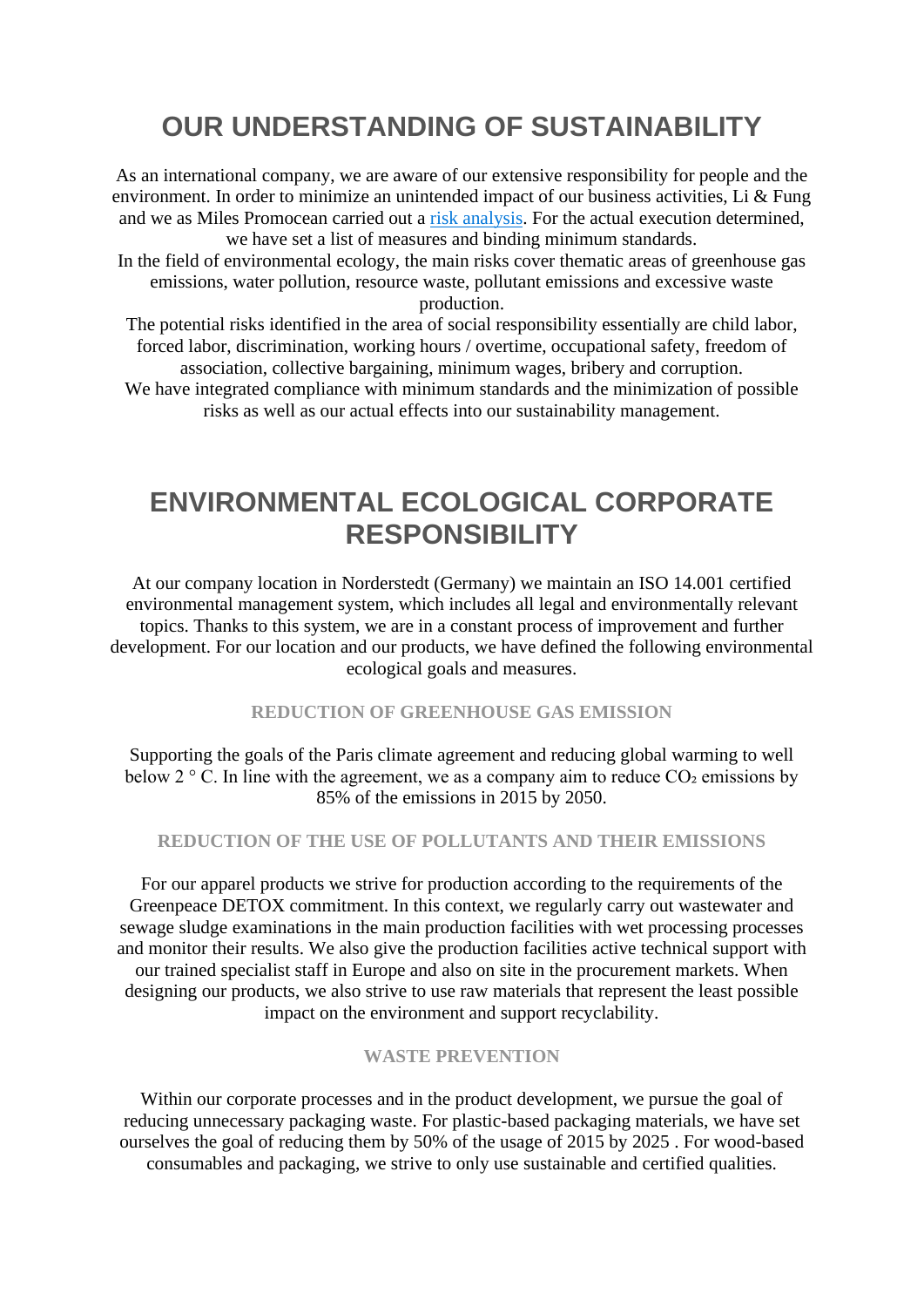# **CORPORATE SOCIAL RESPONSIBILITY**

To comply with our social responsibility, the [Supplier Code of Conduct \(CoC\)](https://www.lifung.com/suppliers/working-with-suppliers/) of our parent company Li & Fung forms the basis for all our purchasing activities and is an integral part of the contracts with our business partners. The Supplier CoC is based on international conventions such as the International Bill of Human Rights or the core labor standards of the International Labor Organization and defines clear requirements for all of our business partners in order to avoid negative social impacts along our supply chain. Our business partners must accept the minimum requirements contained in the Supplier CoC and ensure the implementation of these standards along their own supply chain.

A violation (zero tolerance violation) of our Supplier CoC leads to immediate intervention and – in severe cases – to the termination of the business relationship.

As an international member of the Business Social Compliance Initiative [\(amfori BSCI\)](https://www.amfori.org/content/amfori-bsci) and [Sedex,](https://www.sedexglobal.com/) we and our business partners commit to adhere to and implement the BSCI and Sedex code of conduct in the supply chain. They set the framework for basic social and ecological minimum standards to which all our collaborating production partners must commit to .

With our actions we want to contribute to the achievement of the United Nations' Sustainable [Development Goals](https://sustainabledevelopment.un.org/). Our goal is to prevent or reduce the effects of the risks identified and prioritized by us through various measures. This includes, among other things, the appropriate alignment of our management and purchasing practices as well as the awareness and training of relevant employees, suppliers and business partners.

Our local qualified social compliance employees regularly carry out their own audits in the production facilities. It is particularly important to identify existing defects in the respective factory. Our local teams support the factories to remedy deficiencies identified in our social monitoring audits or external audits.

### **SAFE JOBS**

As a result of the collapse of the Rana Plaza building in Bangladesh, more than 200 international clothing companies and unions have launched the "Accord on Fire and Building Safety". With the Accord, we are working with the factories to improve fire protection, increase electrical safety and facility security in Bangladesh. Miles Promocean has reported its supplier factories in Bangladesh to the Accord and has committed herself to support them in monitoring and financial funding for precautionary measures. The aim is to identify possible defects in the areas of building statics, electrical installations or fire protection by means of regular engineering inspections. And if found, to remedy these and thereby contribute to improving occupational safety and fire protection.

### **RESPECT OF FUNDAMENTAL RIGHTS**

As part of our commitment to the United Nations' Guiding Principles on Business and Human Rights (UNGP), we comply with our due diligence to take measures to reduce negative effects on human rights in our supply chains. With constant research and hot spot analyzes, we continuously identify human rights risks in our supply chain.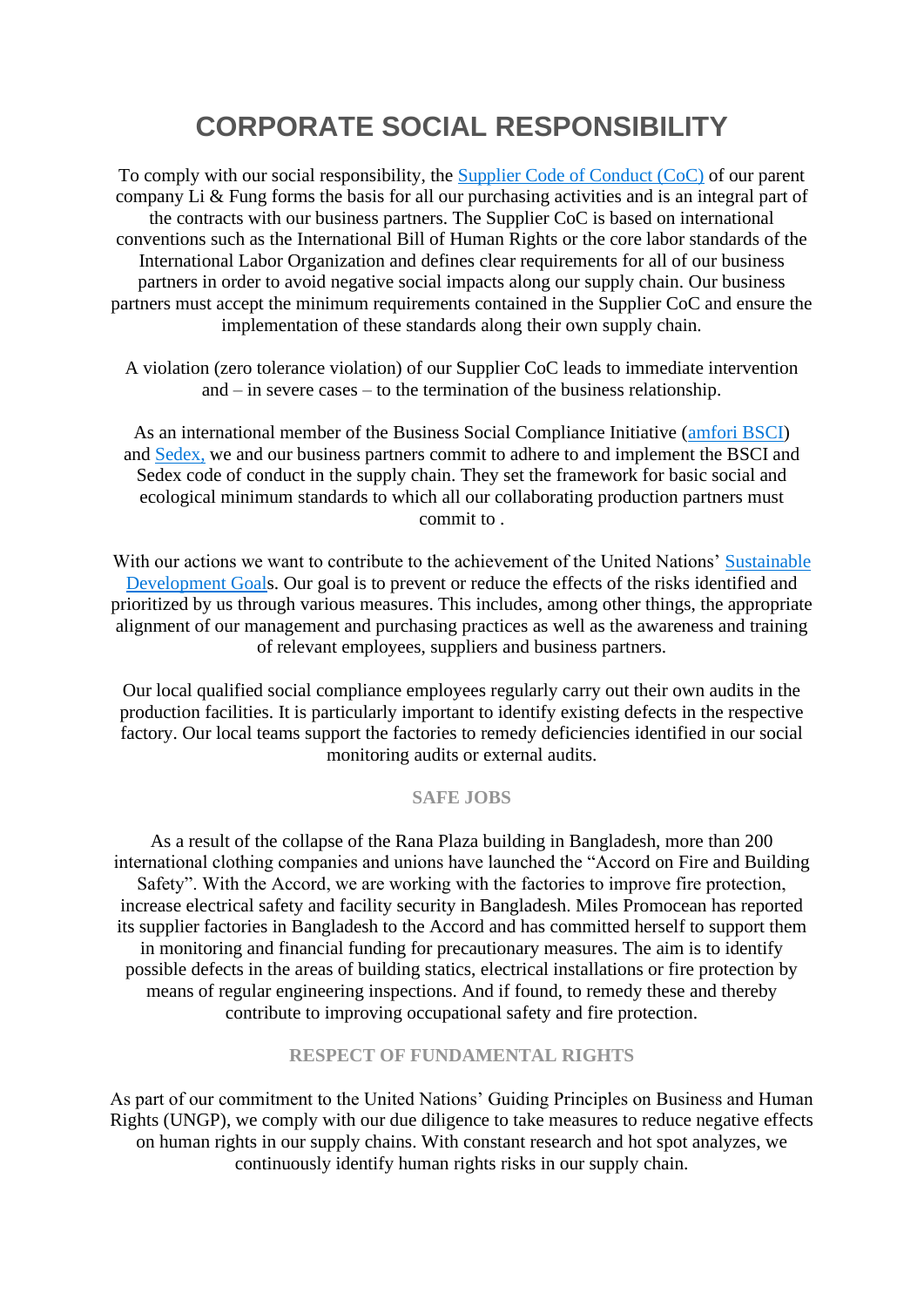Miles Promocean respects internationally recognized human rights and supports their observance. With the help of our parent company Li & Fung, we have defined the risks and associated measures in the form of our [Modern Slavery statement](https://www.lifung.com/wp-content/uploads/2019/08/LF-Modern-Slavery-Statement-2019-FINAL.pdf) in order to prevent and proactively address the potential occurrence of modern slavery in our business operations and supply chains.

Our global Miles Promocean Social Compliance Team continuously checks the respect for the fundamental rights of the workers by means of regular internal assessments in the production facilities. In addition, the corporate compliance team from our parent company Li  $&$  Fung monitors the production sites regularly in the form of unannounced "spot checks". Also, external audits are regularly carried out in the factories by accredited test companies .. The strict internal risk assessment system specified by our parent company is an integral part of the selection and ongoing cooperation with our direct business partners. With the help of the internal evaluation system, based on our [Supplier Code of Conduct,](https://www.lifung.com/suppliers/working-with-suppliers/) each business partner is classified in a step-by-step principle from A to F according to the risk situation, so that we can continuously review our social compliance performance and further improve it through targeted training measures. The social compliance performance of Miles Promocean's business partners is regularly included in the [annual reporting](https://www.lifung.com/investors/financial-reports-presentations/) of our parent company Li & Fung.

The focus here is that our business partners prohibit any kind of forced labor and all employees must be at least 15 years old (or the legal age in the country, if this is higher). All employees have to be treated respectfully and furthermore there has to be no discrimination and equal treatment. Another important component for us is to preserve the right to freedom of association and collective administration, as well as responsible employee contracts, wages, working hours and dismissal practices.

Miles Promocean commits to set up a complaints mechanism that is equally accessible to all parties affected by the company's activities. If Miles Promocean identifies or receives information about a violation of the principles defined in the Supplier CoC, this triggers an internal protection process by Miles Promocean.

### **CORPORATE TRANSPARENCY AND ETHICS**

At regular intervals we give training in the production countries, where we train our business partners in workshops on the subject of compliant production and raise awareness for it. Therefore subcontracting is not permitted without prior written approval.

Our business partners undertake measures to adhere to ethical business practices with our [Supplier Code of Conduct.](https://www.lifung.com/suppliers/working-with-suppliers/)

### **USE AND SUPPORT OF PRODUCT AND SUPPLY CHAIN CERTIFICATIONS**

To support our environmental and social responsibility, we participate in various supply chain certification systems. In this context, we hold framework certificates from the Forest Stewardship Council (FSC®), the Global Organic Textile Standard (GOTS), the Organic Content Standard (OCS), the Global Recycling Standard (GRS) and the Responsible Wool Standard (RWS) and offer certified products accordingly.